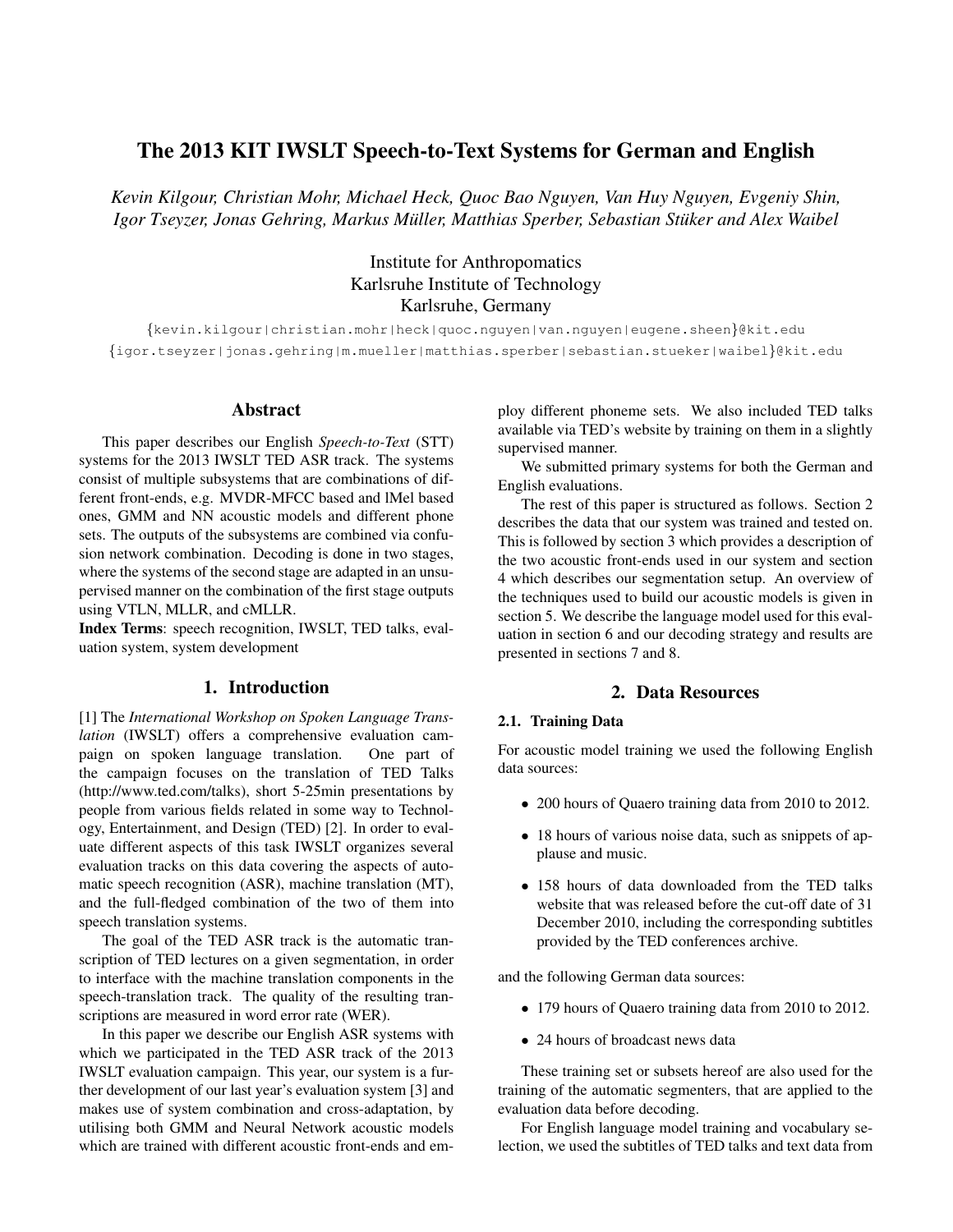| <b>Text corpus</b>           | # Words          |
|------------------------------|------------------|
| <b>TED</b>                   | 3M               |
| News + News commentary       | 2,114M           |
| GIGA parallel                | 523M             |
| Gigaword 4                   | 1,800M           |
| $UN + European$              | 376M             |
| Google Books Ngrams (subset) | $(1000M$ ngrams) |

Table 1: English language modeling data after cleaning and data selection. The total number of words was 4.8 billion, not counting Google Books.

| <b>Text corpus</b>               | # Words  |
|----------------------------------|----------|
| TED (translated)                 | 2,259k   |
| Callhome                         | 150k     |
| Europarl                         | 47,306k  |
| HUB <sub>5</sub>                 | 19k      |
| MultiUN                          | 5,849k   |
| <b>News+News Commentary</b>      | 284,415k |
| ECI                              | 12,652k  |
| Euro Language Newspaper          | 86,785k  |
| <b>German Political Speeches</b> | 5,514k   |
| Common Crawl                     | 47,046k  |
| Google Web Ngrams                | 1.3T     |

Table 2: German language modeling data after cleaning and data selection. In total, we used 492 million words, not counting Google Ngrams.

various sources (see Table 1) and for the German language model training and vocabulary selection, we used translated subtitles of TED talks and text data from various sources (see Table 2).

### 2.2. Test Data

Table 3 describes three test sets ("tst2011", "tst2012" and "tst2013") used for this year's English evaluation campaign, as well as our development set for system development and parameter optimization ("dev2012"). "tst2011" is comprised of TED talks newer than December 2010 and serves as progress test set to measure the improvement in systems from 2011 onwards. "tst2012" is last year's evaluation set, and "tst2013" is a collection of some of the most recent recordings made available by TED. All test sets were used with the original pre-segmentation provided by the IWSLT organizers, except for this year's evaluation set ("tst2013") which has been segmented automatically before decoding. For the German system on a single test set "dev2013" was available.

# 3. Feature Extraction

Our systems are built using several different front ends that use various inputs for computing deep bottle neck features.

| <b>Set</b> | #talks | $\#$ utt | dur              | dur/utt |
|------------|--------|----------|------------------|---------|
| dev2012    | 10     | 1144     | 1.7 <sub>h</sub> | 5.4s    |
| tst2011    | 8      | 818      | 1.1h             | 4.9s    |
| tst2012    | 11     | 1124     | 1.7 <sub>h</sub> | 5.6s    |
| tst2013    | 28     | 1438     | 4.2h             | 10.5s   |

Table 3: Statistics of the development set ("dev2012") and the test sets ("tst2011", "tst2012" and "tst2013"), including the total number of talks (*#talks*), the total number of utterances (*#utt*), the overall speech duration (*dur*), and average speech duration per utterance (*dur/utt*). "tst2013" has been segmented automatically.

The two main input variants, each using a frame shift of 10ms and a frame size of 32ms, are the MFCC+MVDR (M2) features that have been shown to be very effective when used in BNFs [4] and standard lMEL features which generally outperform MFCCs as DBNF inputs. These standard features are often augmented by tonal features. In [?] we demonstrate, that the addition of tonal (T) features not only greatly reduces the WER on tonal languages like Vietnamese and Cantonese but also results in small gains on non-tonal languages like English.

13 frames (+-6 frames ) are stacked as the DBNF input which consists of 4-5 hidden layers each containing 1200- 1600 units followed by a 42 unit bottleneck, a further 1200- 1600 unit hidden layer and an output layer of 6000 context dependent phone states for the German systems and 8000 for the English systems. The first 4-5 hidden layers are pretrained layer-wise as denoising autoencoders after which the network the finetuned as a whole [5]. As can be seen in figure 1 the layers after the bottlenet are discareded and 13 (+-6 ) bottleneck frames are stacked and reduced back down to a 42 dimensional input feature using LDA.

#### 4. Automatic Segmentation

For this year's ASR track, the evaluation set was provided without manual sentence segmentation, thus automatic segmentation of the target data was mandatory. We evaluated the effectiveness of three different approaches to automatic segmentation of audio data, which are:

*a*) *Decoder based* segmentation on hypotheses. A fast decoding pass with one of our development systems was done to determine speech and non-speech regions as in [6]. Segmentation is performed by consecutively splitting segments at the longest non-speech region with a minimal duration of at least 0.3 seconds. *b*) *GMM based* segmentation using speech, non-speech and silence models. This method uses a Viterbi decoder and GMM models for the three aforementioned categories of sounds. The general framework is based on the one in [7], which was likewise derived from [8]. In contrast to the previous work, we made use of additional features such as a zero crossing rate. *c*) *SVM based* segmentation using speech and non-speech models, using the frame-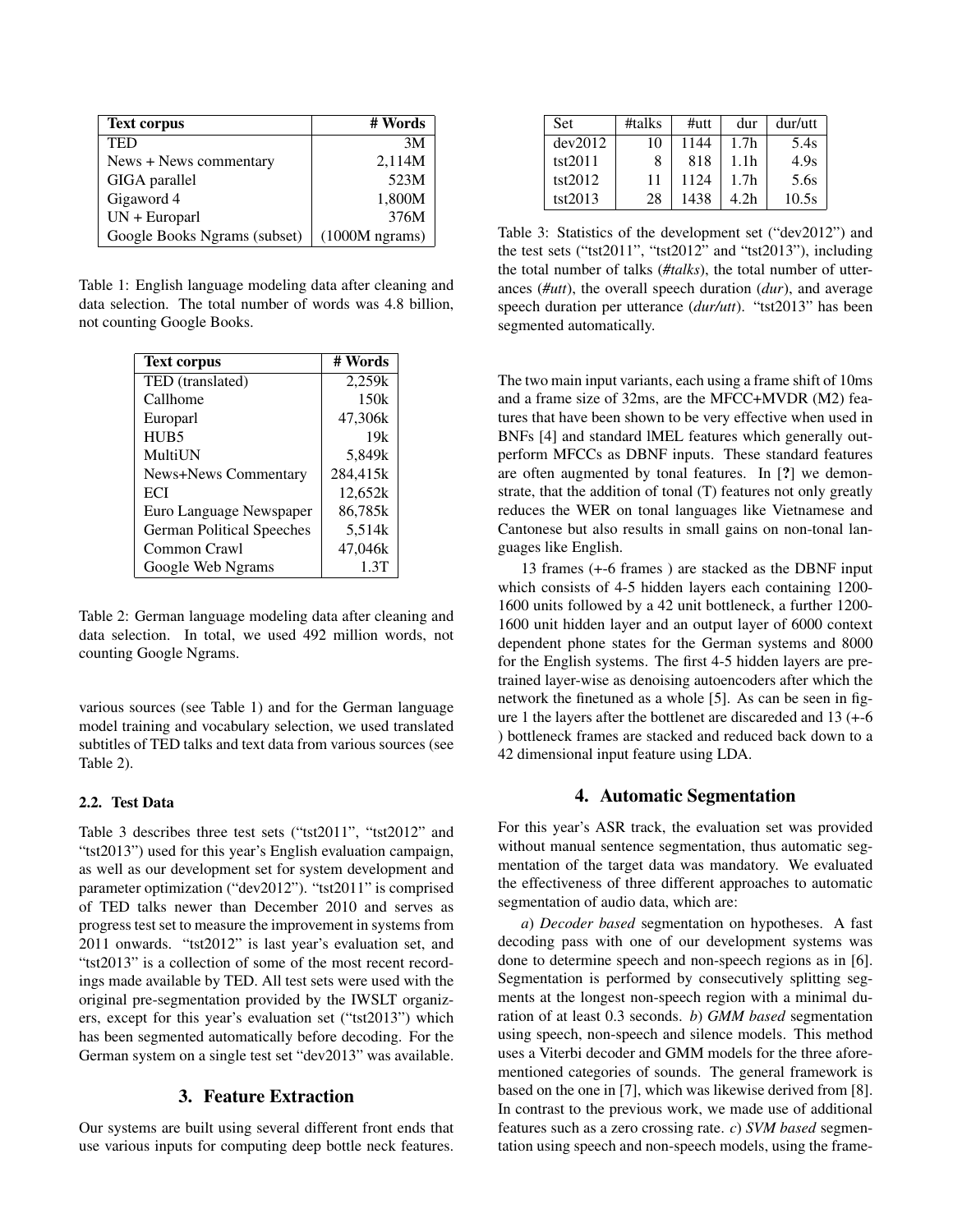

Figure 1: *Overview of our standard DBNF setup.*

work introduced in [7]. The pre-processing makes use of an LDA transformation on feature vectors after frame stacking to effectively incorporate temporal information. The SVM classifier is trained with the help of LIBSVM [9]. A 2-phased post-processing is applied for final segmentation generation.

Table 4 shows the decoding performance of a confusion network combination of hypotheses generated by five development systems after a first pass decoding on the "dev2012" set, for each preliminary application of the various techniques for segmentation.

| Segmentation     | <b>WER</b> | $\#$ utt | dur   | dur/utt |
|------------------|------------|----------|-------|---------|
| Manual           | $13.2\%$   | 1144     | 1.71h | 5.4s    |
| Decoder based    | 13.8%      | 594      | 1.83h | 11.1s   |
| <b>SVM</b> based | $13.9\%$   | 431      | 1.78h | 14.9s   |
| <b>GMM</b> based | $14.3\%$   | 695      | 1.77h | 9.2s    |

Table 4: Decoding performance on and statistics of the development set ("dev2012") after automatic segmentation, including the word error rate (*WER*), the total number of utterances (*#utt*), the overall speech duration (*dur*), and average speech duration per utterance (*dur/utt*).

On the English development set the decoder based approach resulted in the best performance in terms of WER, so we decided in favor of the latter for application on the evaluation set. For the German system we used the SVM based

segmenters since it performed best on the German development set.

# 5. Acoustic Modeling

We trained several different acoustic models for each language.

#### 5.1. Data Preprocessing

For the TED data only subtitles were available so the data had to be segmented prior to training. In order to split the data into sentence-like chunks, it was decoded to discriminate speech and non-speech and a forced alignment given the subtitles was done where only the relevant speech parts detected by the decoding were used. The procedure is the same that has been applied in [10].

#### 5.2. AM training Setup

The models of all systems are context-dependent quinphones with three states per phoneme, using a left-to-right HMM topology without skip states. All English acoustic models initially use 8,000 distributions and codebooks derived from decision-tree based clustering of the states of all possible quinphones. The German acoustic models use 6000 distributions and codebooks.

The GMM models were trained by using incremental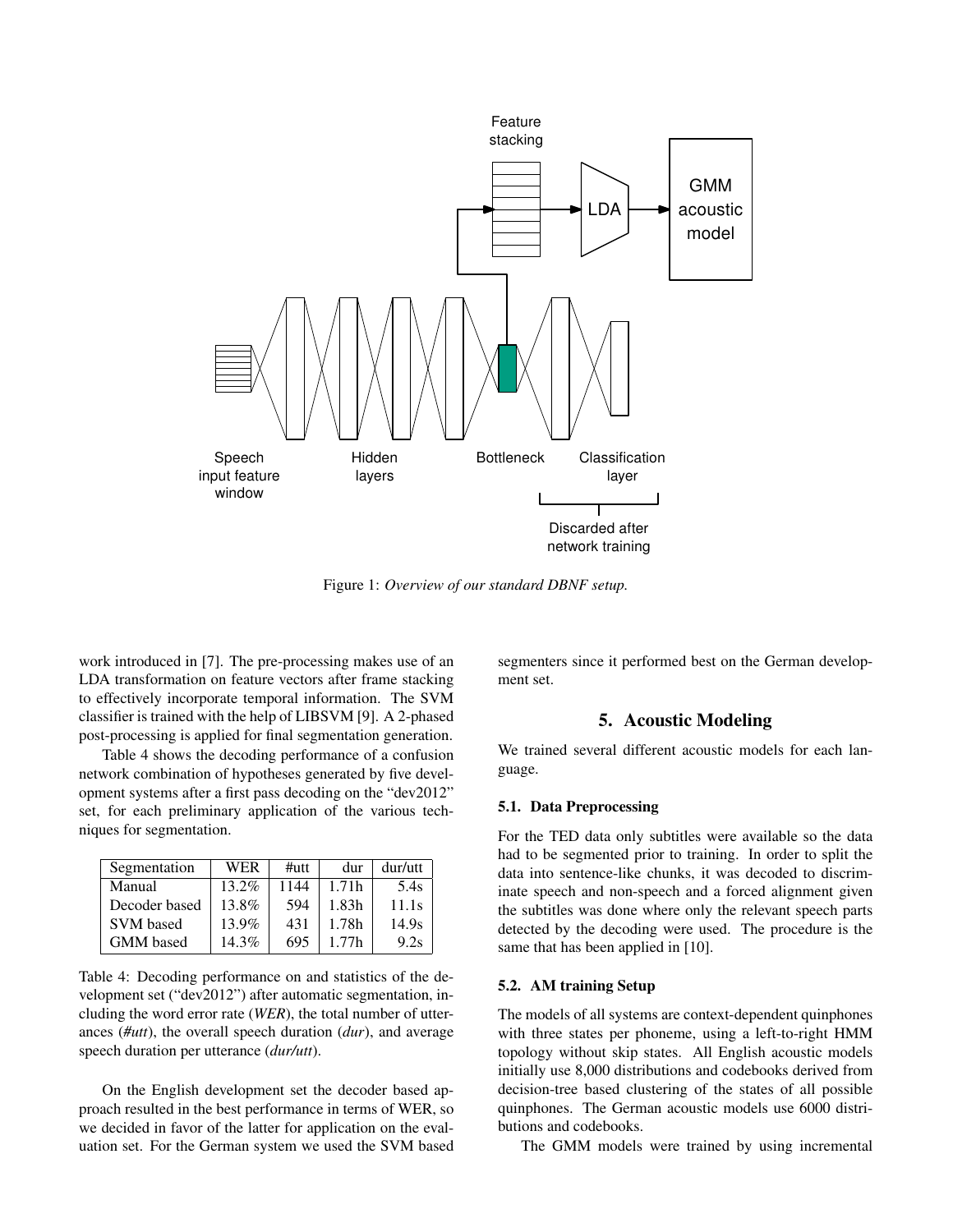splitting of Gaussians training (MAS) [11], followed by optimal feature space training (OFS) which is a variant of *semi-tied covariance* (STC) [12] training using one global transformation matrix, and finally refined by one iteration of Viterbi training. All models further use vocal tract length normalization (VTLN).

We trained multiple different GMM acoustic models by combining different front-ends and different phoneme sets. Section 7 elaborates the details of our system combination.

### 5.3. Hybrid Acoustic Model

We experimented with using neural network acoustic models. Using the same techniques described in the deep bottleneck layer section we trained neural networks on various input features and with different topologies. Our best setups used deep bottleneck features stacked over a window of 13 frames, with 4-5 1600-2000 unit hidden layers and an output layer containing 6016 context dependent phonestates. The deep bottleneck features were extracted using an MLP with 5 1600 unit hidden layers prior to the 42 unit bottleneck layer. Its input was 40 lMel (or MVDR+MFCC) and 14 tone features stacked over a 13 frame window. Both neural networks were pretrained as denoising autoencoders. On the eval2010 test set this system had a WER of 14.61%, which is 0.5% better than this best non hybrid single pass system.

#### 5.4. Pronunciation Dictionary

We used two different phoneme sets. The first one is based on the CMU dictionary<sup>1</sup> and is the same phoneme set as the one used in last years system. It consists of 45 phonemes and allophones. The second phoneme set is derived from the BEEP dictionary<sup>2</sup> and contains 44 phonemes and allophones. Both sets use 7 noise tags and one silence tag each. For the CMU phoneme set we generated missing pronunciations with the help of FESTIVAL [13], while for the BEEP dictionary we used Sequitur [14] instead. Both grapheme to phoneme converters were trained on subsets of the respective dictionaries.

#### 5.5. Grapheme System

We built grapheme-based recognizer for both English and German. In order to built the Englsih grapheme-based dictionary, we used a data-driven approach to cluster the most common combinations of letters in order to better reflect the specifics of the English language. These clusters contain for instance combinations such as sch, sh or th. We added these in addition to all the letters of the English alphabet to the set of phones.

Using this dictionary, be trained a system using flatstart training on the training data of the 2011 training set. After doing the context-independent flatstart training, we built a context-dependent system on top of that.

As our best result, we archived to get a WER of 31.8% using a clustertree with 6000 states. Since this WER is quite high compared to the WER of our other systems, we decided not to include this system either in our system-combination or the submission.

The German grapheme system on the other hand performed only slighty worse than our phoneme based system and resulted in overall gains when included in the final system combination.

#### 5.6. BMMIE training

In order to improve the performance of acoustic model, the Boosted Maximum Mutual Information Estimation training (BMMIE) [15] is applied, it is a modified form of the Maximum Mutual Information (MMI) [16]. We wrote lattices for discriminative training using a small unigram language model as in [17]. After lattices generating, the BMMIE training is applied for three iterations with boosting factor b=0.5. This approach resulted in about 0.6% WER improvement for 1st-pass sytems and about 0.4% WER for 2nd-pass systems.

## 6. Lanuage Models and Search Vocabulary

Language modeling was performed by building separate language models for all (sub-)corpora using the SRILM toolkit [18] with modified Kneser-Ney smoothing. These were then linearly interpolated, with interpolation weights tuned using held-out data from the TED corpus.

#### 6.1. Subword Language Model for German

In order to select a sub-word vocabulary we first perform compound splitting on all the text corpora and tag the split compounds. Linking morphemes are attached to the proceeding word. *Wirtschaftsdelegationsmitglieder* is, for example, split into *Wirtschafts+ Delegations+ Mitglieder (eng: members of the economic delegation)*.

Our compound splitting algorithm requires a set of valid sub-words and selects the best split from all possible splits by maximizing the sum of the squares of all sub-word lengths [19]. For the word *Konsumentenumfrage* this heuristic would correctly choose *Konsumenten Umfrag* over *Konsum Enten Umfrage*.

As a set of valid sub-words we selected the top *k* words from a ranked word-list generated in the same mannar as our English vocabulary. After applying coumpound splitting to all our text corpora the same maximum likelihood vocabulary selection method is used again to select the best vocabulary from this split corpora resulting in a ranked vocabulary containing both full words and sub-words tagged with a "*+*".

Pronunciations missing from the initial dictionary are created with both Festival and Mary [20]. The sub-word language model is trained on the split corpora and tuning text analogous to the English language model.

<sup>1</sup>http://www.speech.cs.cmu.edu/cgi-bin/cmudict

<sup>2</sup> ftp://svr-ftp.eng.cam.ac.uk/pub/comp.speech/dictionaries/beep.tar.gz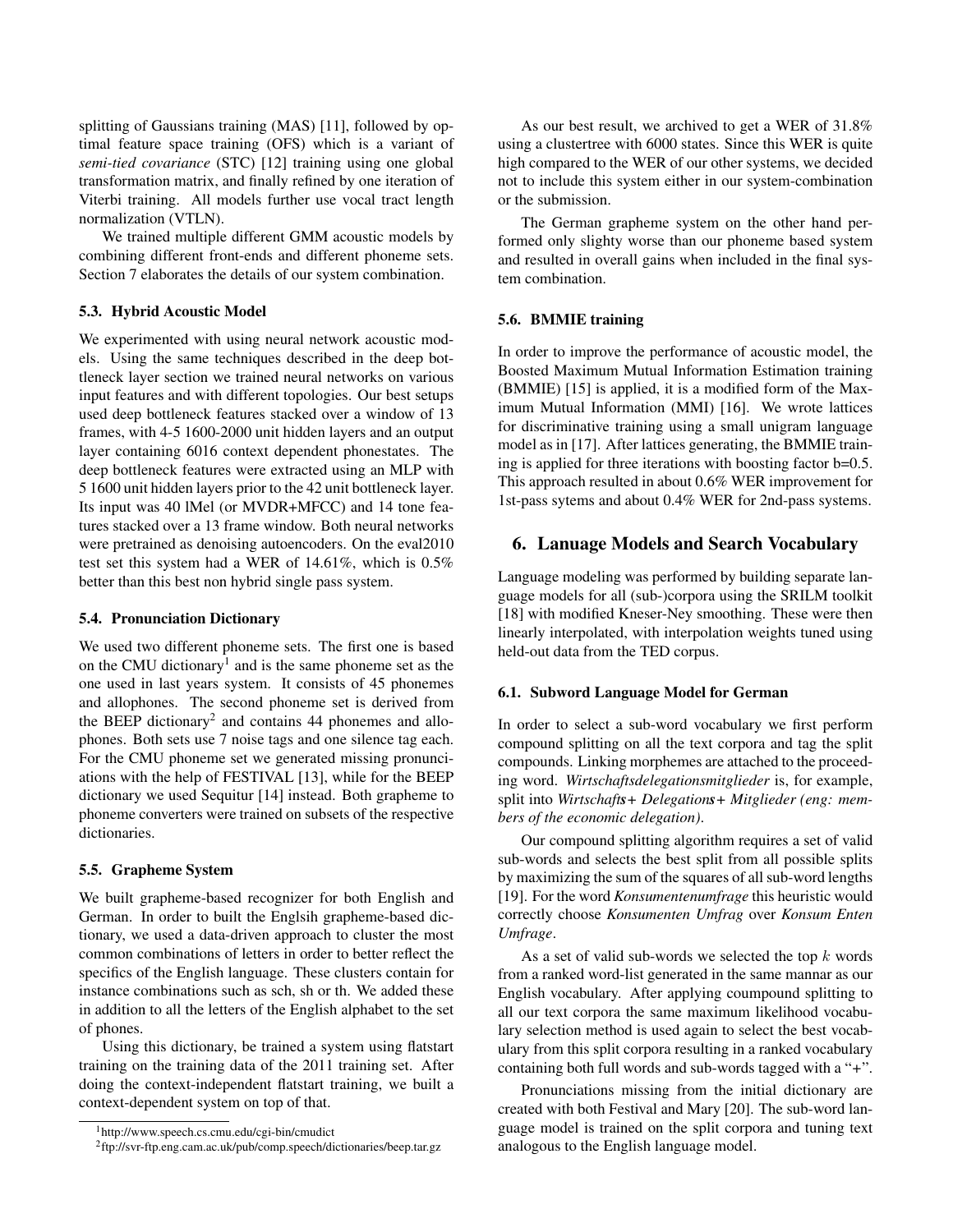| <b>System</b>     | <b>Dev2012</b> | <b>Eval2011</b> | <b>Eval2012</b> |
|-------------------|----------------|-----------------|-----------------|
| $M2+T-CMI$        | 15.9           | 11.6            | 11.7            |
| <b>IMEL+T-CMU</b> | 16.1           | 11.4            | 11.4            |
| M2+T-DLabel-CMU   | 15.8           | 11.2            | 11.5            |
| $M2+T-BEEP$       | 16.2           | 12.0            | 12.6            |
| IMEL+T-BEEP       | 16.1           | 12.2            | 12.6            |
| M2+T-hyb-CMU      | 16.5           | 11.9            | 11.6            |
| M2+T-hyb-BEEP     | 16.9           | 12.4            | 12.4            |
| CNC-BEEP-01       | 13.7           | 9.8             | 9.5             |
| $M2+T-CMI$        | 14.7           | 10.3            | 10.3            |
| IMEL+T-CMU        | 15.0           | 10.2            | 10.1            |
| M2+T-DLabel-CMU   | 14.5           | 10.3            | 10.1            |
| $M2+T-BEEP$       | 14.7           | 10.8            | 10.5            |
| IMEL+T-BEEP       | 14.4           | 10.6            | 10.6            |
| CNC-BEEP-02       | 13.3           | 9.3             | 9.2             |
| <b>ROVER</b>      | 13.3           | 9.2             | 9.0             |

Table 5: Results for English language on development data and evaluation data.

# 7. Decoding Setup

The decoding was performed with the *Janus Recognition Tool-kit* (JRTk) developed at Karlsruhe Institute of Technology and Carnegie Mellon University [21]. Our decoding strategy is based on the principle of system combination and cross-system adaptation. System combination works on the principle that different systems commit different errors that cancel each other out. Cross-system adaptation profits from the fact that the unsupervised acoustic model adaptation works better when performed on output that was created with a different system that works approximately equally well [22]. The final step in our system decoding set-up is the ROVER combination of several outputs [23].

# 8. Results

We evaluated our systems on the IWSLT test sets 2011 (tst2011), 2012 (tst2012) and the 2012 dev set. We used the dev2012 set as development set and for parameter optimization and the eval 2012 set to compare our system with last years evaluation results (see table 5). Last year our best system had a WER of 12% on the eval 2012 set which we were able to reduce to 9% with this year's evaluation system.

# 9. Conclusions

In this paper we presented our English and German LVCSR systems, with which we participated in the 2013 IWSLT evaluation.

## 10. Acknowledgements

'*Research Group 3-01*' received financial support by the '*Concept for the Future*' of Karlsruhe Institute of Technology within the framework of the German Excellence Initia-

| <b>System</b>         | Dev   | Eval  |
|-----------------------|-------|-------|
| M2-P-bmmie-i3         | 21.00 | 29.40 |
| $M2+T-P-hmmie-i4$     | 20.80 | 30.80 |
| $M2+T-G-hmmie-i3$     | 21.70 | 29.80 |
| $M2-hyb-P$            | 21.40 | 30.50 |
| $IMEL+T-P-hmmie-i3$   | 21.10 | 29.70 |
| lMEL-hyb-P            | 20.20 | 29.20 |
| M2-G-bmmie-vit        | 22.90 | 30.70 |
| $CNC-01$              | 18.60 | 26.70 |
| M2-P-bmmie-i3-SAT     | 19.90 | 27.90 |
| $M2+T-P-hmmie-i4-SAT$ | 19.60 | 27.80 |
| $M2+T-G-bmmie-i3-SAT$ | 20.50 | 27.90 |
| 1MEL+T-P-bmmie-i3-SAT | 20.10 | 27.80 |
| M2-G-bmmie-vit-SAT    | 21.70 | 29.00 |
| $CNC-02$              | 18.30 | 26.40 |
| <b>ROVER</b>          | 18.30 | 26.30 |

Table 6: Results for German language on development data und evaluation data.

tive. The work leading to these results has received funding from the European Union under grant agreement *n◦* 287658. This work was partly realized within the Quaero Programme, funded by OSEO, French State agency for innovation.

## 11. References

- [1] S. Stüker, K. Kilgour, and F. Kraft, "Quaero 2010 speech-to-text evaluation systems," in *High Performance Computing in Science and Engineering '11*, W. E. Nagel, D. B. Kröner, and M. M. Resch, Eds. Springer Berlin Heidelberg, 2012, pp. 607–618.
- [2] S. Stüker, F. Kraft, C. Mohr, T. Herrmann, E. Cho, and A. Waibel, "The KIT lecture corpus for speech translation," in *Proceedings of the Eighth International Conference on Language Resources and Evaluation (LREC'12)*, 2012, to appear.
- [3] Christian Saam, Christian Mohr, Kevin Kilgour, Michael Heck, Matthias Sperber, Keigo Kubo, Sebastian Stüker, Sakriani Sakti, Graham Neubig, Tomoki Toda, Satoshi Nakamura, and lex Waibel, "The 2012 KIT and KIT-NAIST English ASR Systems for the IWSLT Evaluation," in *International Workshop on Spoken Language Translation (IWSLT)*, Dec. 2012.
- [4] K. Kilgour, I. Tseyzer, Q. B. Nguyen, and A. Waibel, "Warped minimum variance distortionless response based bottle neck features for lvcsr," in *Acoustics, Speech and Signal Processing (ICASSP), 2013 IEEE International Conference on*. IEEE, 2013, pp. 6990– 6994.
- [5] J. Gehring, Y. Miao, F. Metze, and A. Waibel, "Extracting deep bottleneck features using stacked auto-